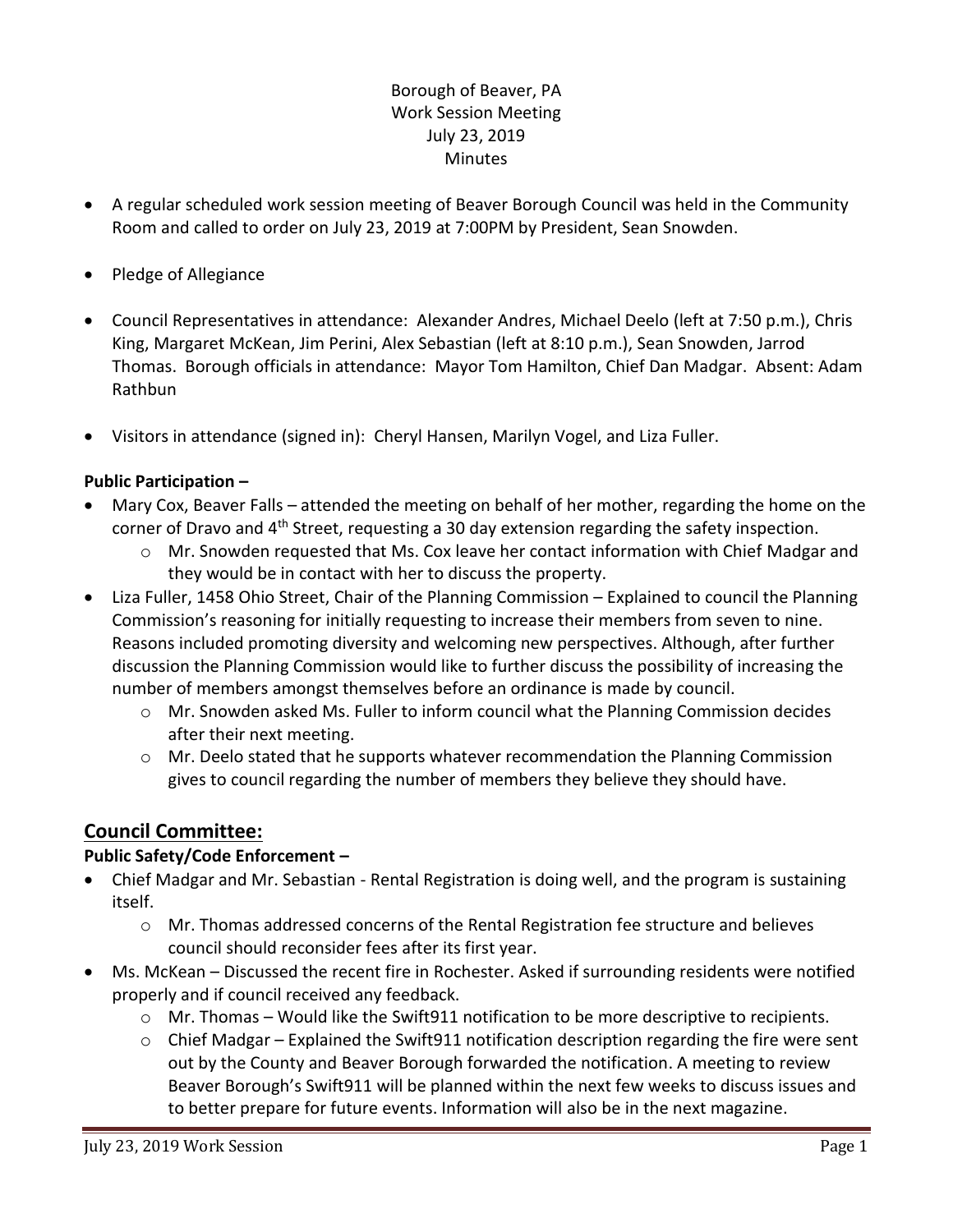- $\circ$  Mr. Perini Was concerned about the timing of the Swift 911 alerts were sent out. Some residents received the alerts earlier than others.
- o Mr. Snowden Suggested attending the next Commissioners meeting.
- $\circ$  Ms. McKean With the new plant being built nearby, it is necessary we have a proper emergency alert system in place.
- o Chief Madgar Sign up instructions for Swift911 are available on the Beaver Borough website.

#### **Finance –**

- Discussed the June 9, 2019 Finance report in council packet
- Summary report of the last 6 months reviewed.
- Discussed timing of when the 902 Recycling Grant monies will be paid back to the borough.
	- $\circ$  Grant money is expected to be received in September or October of this year.
- General budget discussion.

### **Highway –**

- Chief Madgar Paving should begin again on 2<sup>nd</sup> Street and the bid for the Access Road is planned for September
- Mr. Thomas asked for an update on the basketball courts.
	- o Chief Madgar spoke with Dr. Rowe, she will approve the equipment, then will need to be approved by the athletic committee, and then be voted on by the school board at the August meeting.

## **General Government –**

- Mr. Deelo Municipal Authority is considering major projects and drafting a contract with Bridgewater. Also, a Historical Preservation recommendation proposal, sponsored by Shell, will be reviewed August 5, 2019 at 7:00 p.m.
- Mr. Andres Discussed the 5-year Strategic Plan and potential projects.
	- o Renovating Quay Park Memorial
	- o Potential grant options/applications
	- o Pool renovations
	- o Borough building plans
- Mr. Thomas Proposed the idea for council to go paperless and issue tablets or laptops to use during meetings.

#### **Recreation –** No report

#### **President's Report –** Reported by Mr. Snowden

• In the event the that the borough would change solicitors, Mr. Snowden would like to create a motion that indicates a proper procedure that protects documents, sensitive information, etc.

## **Manager's Report/Police Report –** Reported by Chief Madgar

 Provided a missing receipt to council from last council meeting from Hunter Truck Sales & Service, Inc. dated July 1, 2019.